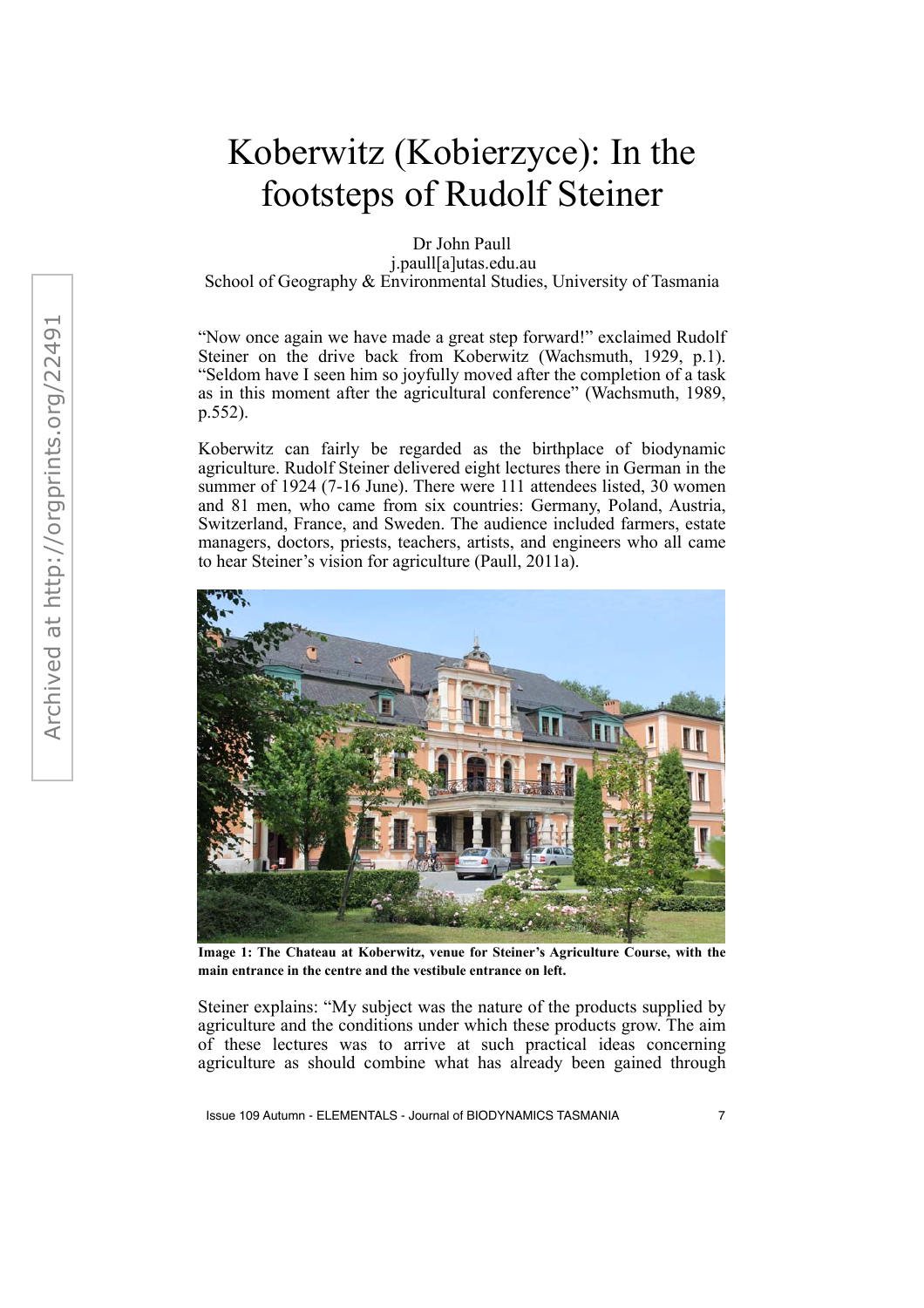practical insight and modern scientific experiment with the spiritually scientific considerations of the subject" (1924b, p.9).

Count and Countess Keyserlingk provided "their home at Koberwitz" as the course venue (Steiner, 1924b, p.9). Countess Johanna von Keyserlingk recalled that "Sunshine lay over all, over the house, the park and the flower gardens. It was real Whitsuntide weather" (von Keyserlingk, 1949, p.62). The Koberwitz Chateau still sits in park land, is surrounded by agricultural land with some urban encroachment, and it is now the local municipal offices (Image 1).

Of the course location, Steiner wrote: "Count Carl Keyserlingk manages a large agricultural estate on model lines ... It seemed only natural to speak about agriculture just there, where those who had assembled for the meetings were surrounded on every hand with the things and processes to which allusion was being made. This gives tone and colour to such a gathering" (1924b, p.9).



**Image 2: The meeting room of the Koberwitz Chateau with the door to the vestibule on the right.**

The Countess wrote of the course preparations: "the lecture-room had been got ready. In the dining room and vestibule 130 chairs had been set out, and the lecturer's desk stood in the centre between the two rooms" (von Keyserlingk, 1949, p.62). From the description provided by the Countess, it appears that the course attendees were accommodated by using both the meeting room (Image 2) and the vestibule (Image 3), thereby creating an L-shaped space with the speaker positioned in the elbow of this L-shaped space (so that the chairs would have been facing in the opposite direction to the present day configuration of Image 2).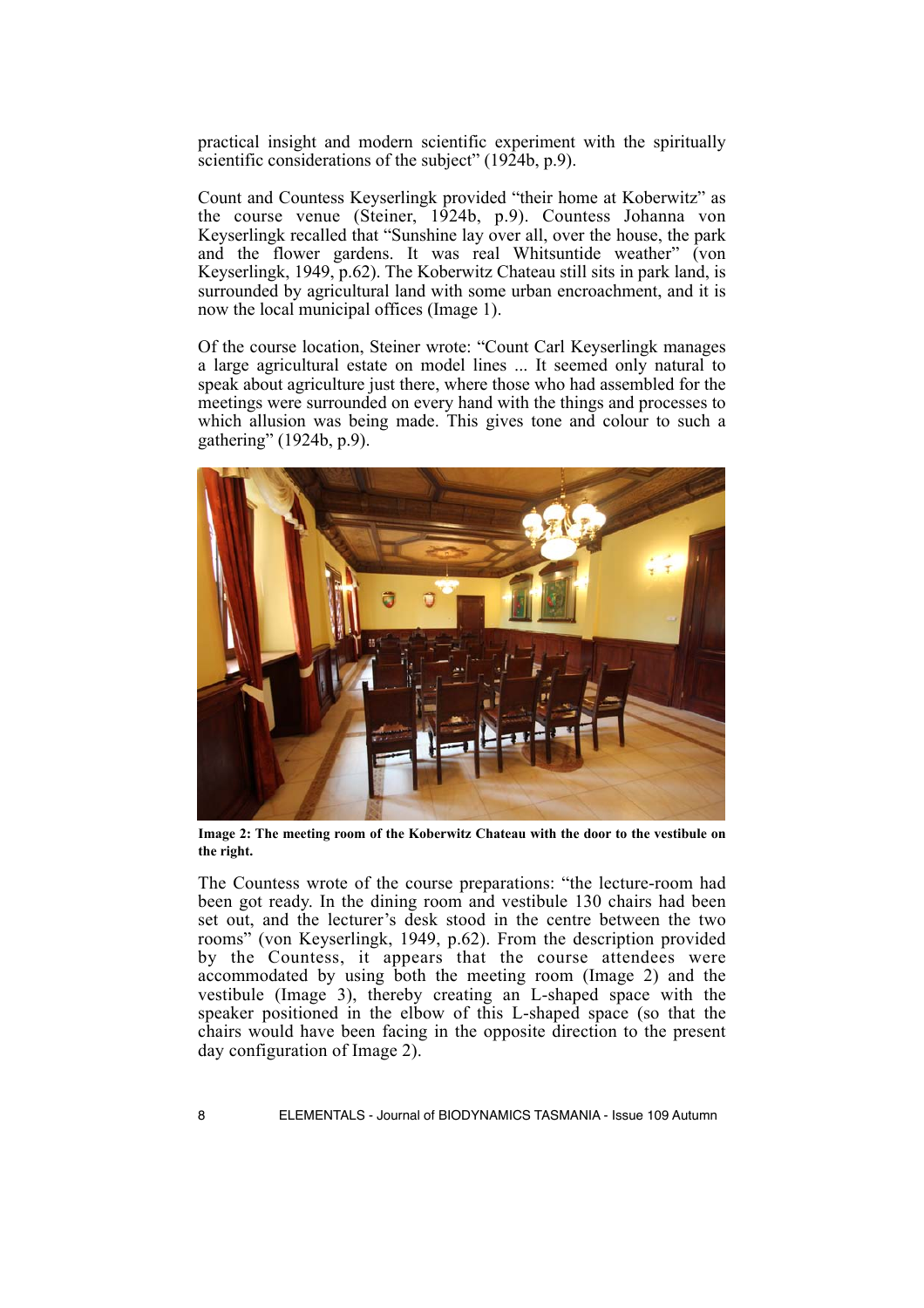Of the course schedule, Steiner wrote: "The early part of the day, from 11.30 till 3 o'clock, was devoted to agriculture" (Steiner, 1924b, p.9). Most of the participants commuted daily, by train, from the nearby city of Breslau (von Keyserlingk, 1949). Meanwhile, Steiner, along with wife Marie, were provided with the Keyserlingks' bedroom on the upper level of the chateau (von Keyserlingk, 1949) which was accessible through the foyer (Image 4) and up the staircase leading to the landing of the upper level (Image 5).

Of the course content, Steiner wrote: "I completed what I had to say on agricultural matters with certain explanations about fruit growing, animal nutrition, forestry, agricultural pests, and plant diseases socalled" (Steiner, 1924a, p.17).



**Image 3: The vestibule opens to the gardens of the estate.**

An immediate outcome of Steiner's course was the formation, at Koberwitz during the course, of the Agricultural Experimental Circle. Steiner wrote of "a Farmers' Association ... founded at a meeting of the assembled farmers ... the Association was declared to be a union of persons attaching themselves to the Natural Science Section of the Goetheanum; its meetings were to be presided over alternately by Count Keyserlingk and Herr Stägemann. The experimental work should be given definite aim and be continuously guided by this Section of the Goetheanum" (1924b, p.10).

Without the persistence of Carl Keyserlingk, Rudolf Steiner's Agriculture Course is unlikely to have materialised. These eight lectures were the only agriculture lectures that Steiner ever delivered, and by that time he was mortally ill. Steiner withdrew from public life from 28 September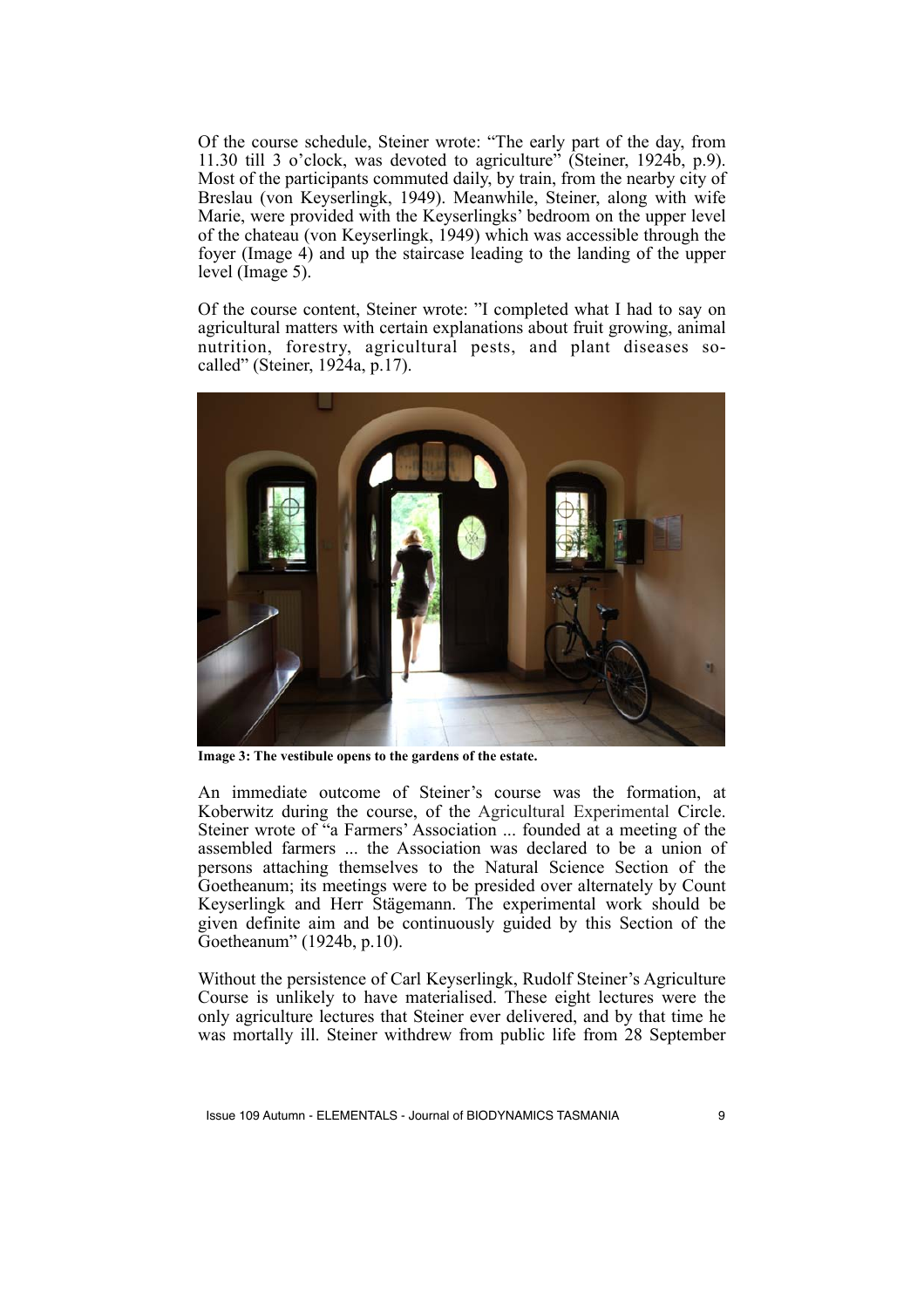1924, and died at Dornach, Switzerland, on 30 March 1925 (Wachsmuth, 1989).

The Koberwitz course was translated into English by George Kaufmann and was promptly disseminated throughout the Anglo-world - including Australia, New Zealand, Britain, USA, and South Africa (Paull, 2011c). The Anthroposophical Agricultural Association was founded in Britain in 1928, and the diffusion of the Agriculture Course in English began that same year (Paull, 2011c). George Kaufmann was a British citizen, his father was born in Australia, and his mother in England (Adams, 1958). However, bearing a Germanic name was not an asset in WWII Britain and Kaufmann adopted his mother's surname, and consequently his name appears as 'George Adams' in later printings of the Agriculture Course.



**Image 4: Foyer and stairs of the Kobierzyce Chateau.**

Steiner had written that: "the lectures should be considered first of all as hints, which for the present should not be spoken of outside this circle, but looked upon as the foundation for experiments and thus gradually brought into a form suitable for publication" (Steiner, 1924b, p.10). Ehrenfried Pfeiffer manifested this directive by publishing his book, *Bio-Dynamic Farming and Gardening,* in 1938 in five languages: English, Dutch, French, German and Italian (Paull, 2011b; Pfeiffer, 1938)*.*

The name 'Koberwitz' has generally been erased from modern maps. The region was relinquished by Germany to Poland after WWII, and 'Koberwitz' is now 'Kobierzyce' and the nearby city of 'Breslau' is now 'Wrocław'. ('Kobierzyce' is pronounced 'ko-bee-air-жit-zay' where the Cyrillic 'ж' is pronounced as the 'su' in plea**su**re; 'Wrocław' is pronounced 'vrots-warff').